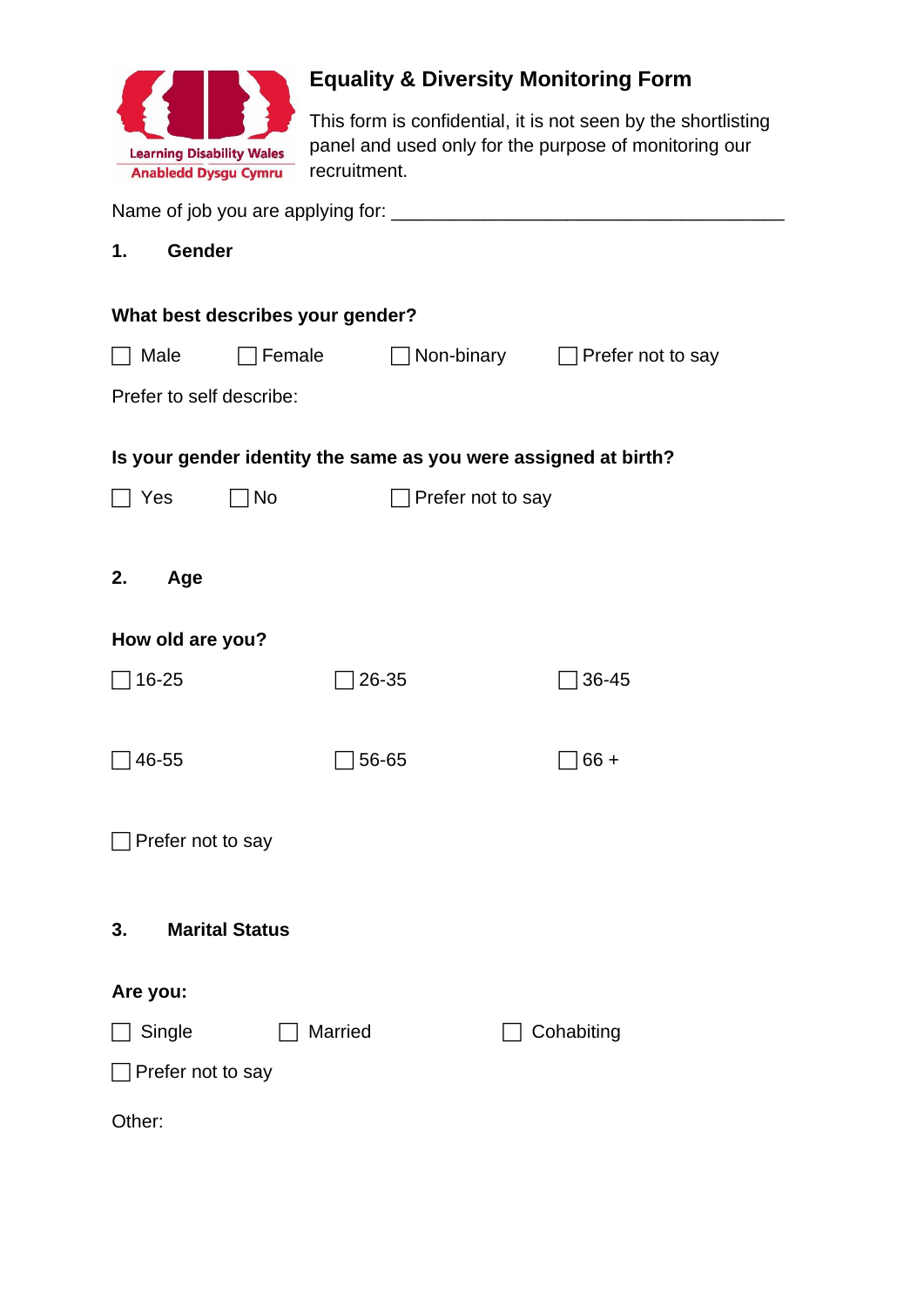## **4. Ethnicity**

| <b>White</b>                                       | <b>Mixed Heritage</b>                 |
|----------------------------------------------------|---------------------------------------|
| <b>British</b>                                     | <b>Black Caribbean and White</b>      |
| English                                            | <b>Black African and White</b>        |
| Scottish                                           | Asian and White                       |
| Welsh                                              | Any Other Mixed Background            |
| Irish                                              |                                       |
| Gypsy/Traveller                                    |                                       |
| Any Other White Background                         |                                       |
|                                                    |                                       |
| Asian, Asian British, Asian English,               | Black, Black British, Black, English, |
| <b>Asian Scottish, Asian Welsh</b>                 | <b>Black Scottish, Black Welsh</b>    |
| Indian                                             | Caribbean                             |
| Pakistani                                          | African                               |
| Bangladeshi                                        | Any Other Black background            |
| Any Other Asian Background                         |                                       |
|                                                    |                                       |
| <b>Chinese, Chinese British, Chinese</b>           | Other ethnic background               |
| <b>English, Chinese Scottish, Chinese</b><br>Welsh | Please state:                         |
| Chinese                                            | Arab                                  |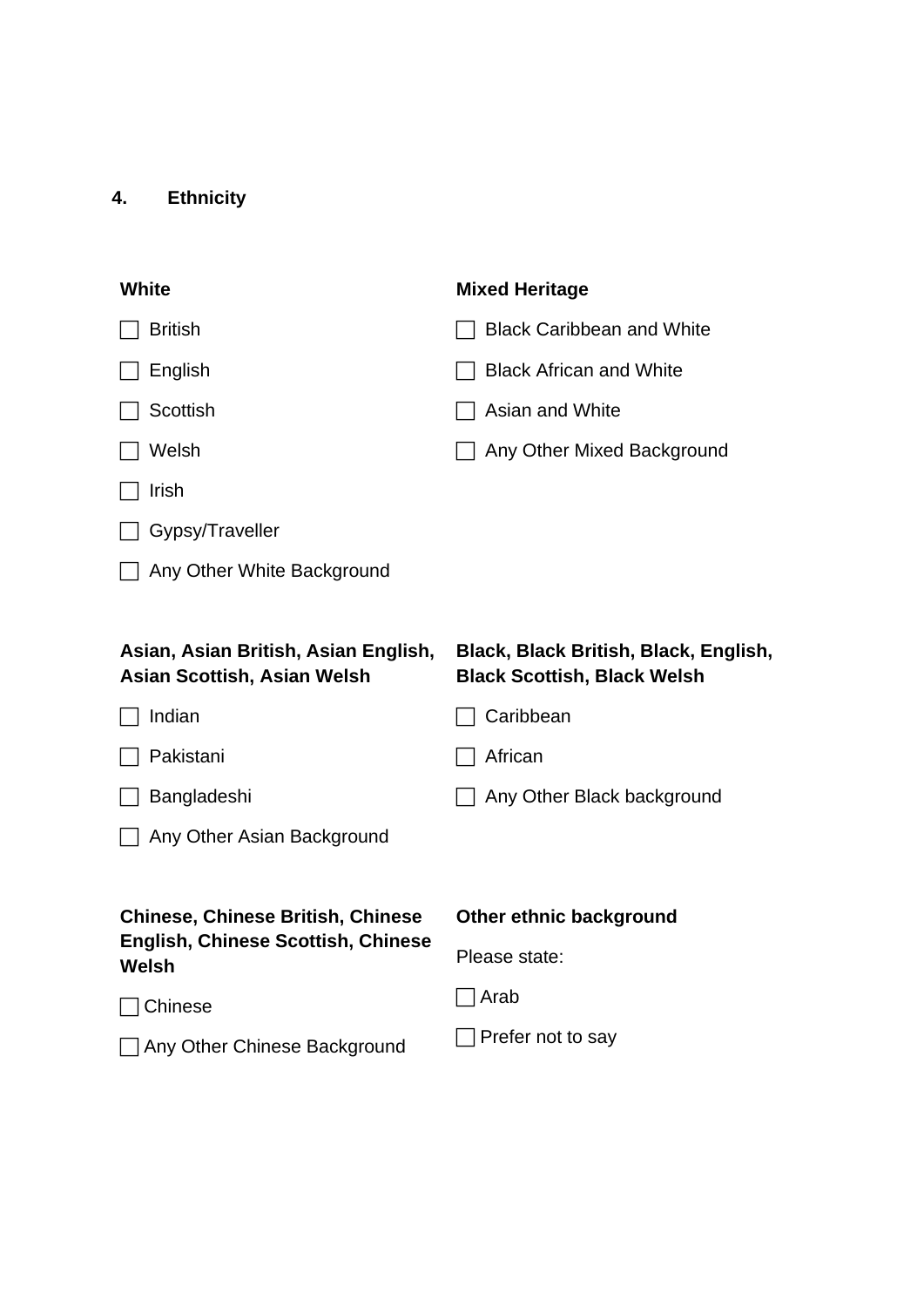#### **4. Disability**

By disability we mean:

A long term physical or mental impairment (such as a physical or learning disability, sensory impairment, mental health issues, health conditions controlled by medication/equipment or a progressive illness) that has a long term adverse effect on your ability to carry out normal day to day activities?

| Do you consider yourself disabled?                  |    |                          |         |  |
|-----------------------------------------------------|----|--------------------------|---------|--|
| Yes                                                 | No | $\Box$ Prefer not to say |         |  |
| <b>Sexual Orientation</b>                           |    |                          |         |  |
| How would you describe your sexual orientation?     |    |                          |         |  |
| □ Heterosexual                                      |    | Bisexual                 | Gay Man |  |
|                                                     |    |                          |         |  |
| $\Box$ Lesbian / Gay Woman $\Box$ Prefer not to say |    |                          |         |  |
| Prefer to self describe:                            |    |                          |         |  |

#### **5. Religion and Belief**

What is your religion or helief?

The list below is a list of religions most commonly found in Britain. They are listed in alphabetical order and not intended to signify rank in terms of importance.

| <b>THE STREET IS THE THE STREET OF BUILDIT</b> |                 |                   |                       |        |
|------------------------------------------------|-----------------|-------------------|-----------------------|--------|
| Christian                                      | <b>Buddhist</b> | ∏Hindu            | $\Box$ Jewish         | Muslim |
| Sikh<br>None                                   |                 | Prefer not to say |                       |        |
| Other (please specify):                        |                 |                   |                       |        |
| What is your first language?<br>8.             |                 |                   |                       |        |
| English                                        | Welsh           |                   | Other, please specify |        |